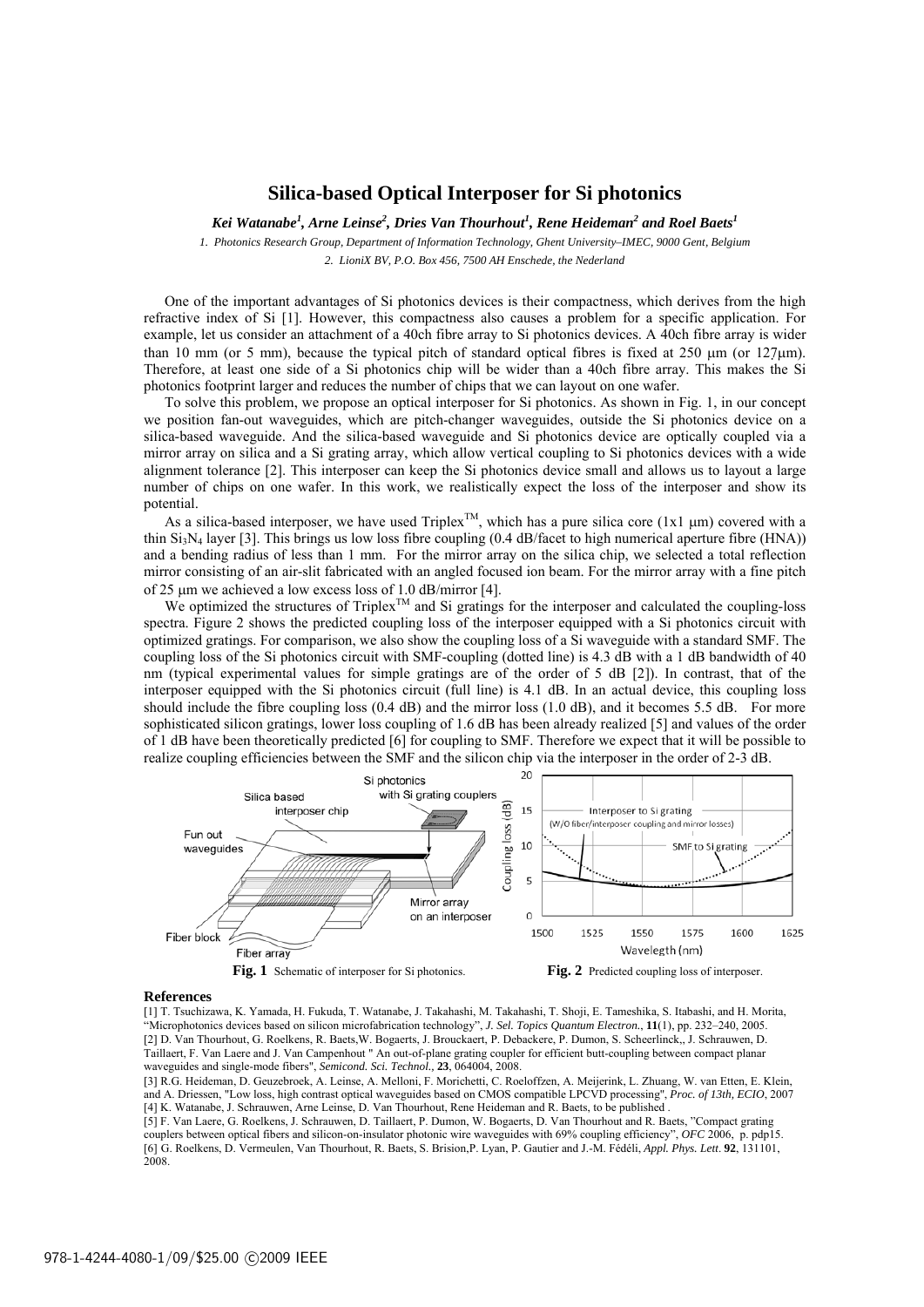## CLEO<sup>\*</sup>/Europe-EQEC 2009

# Conference Digest

IEEE Catalog Number: CFPO9ECL-CDR ISBN: 978-1-4244-4080-1 Library of congress: 2009901334 C 2009 IEEE